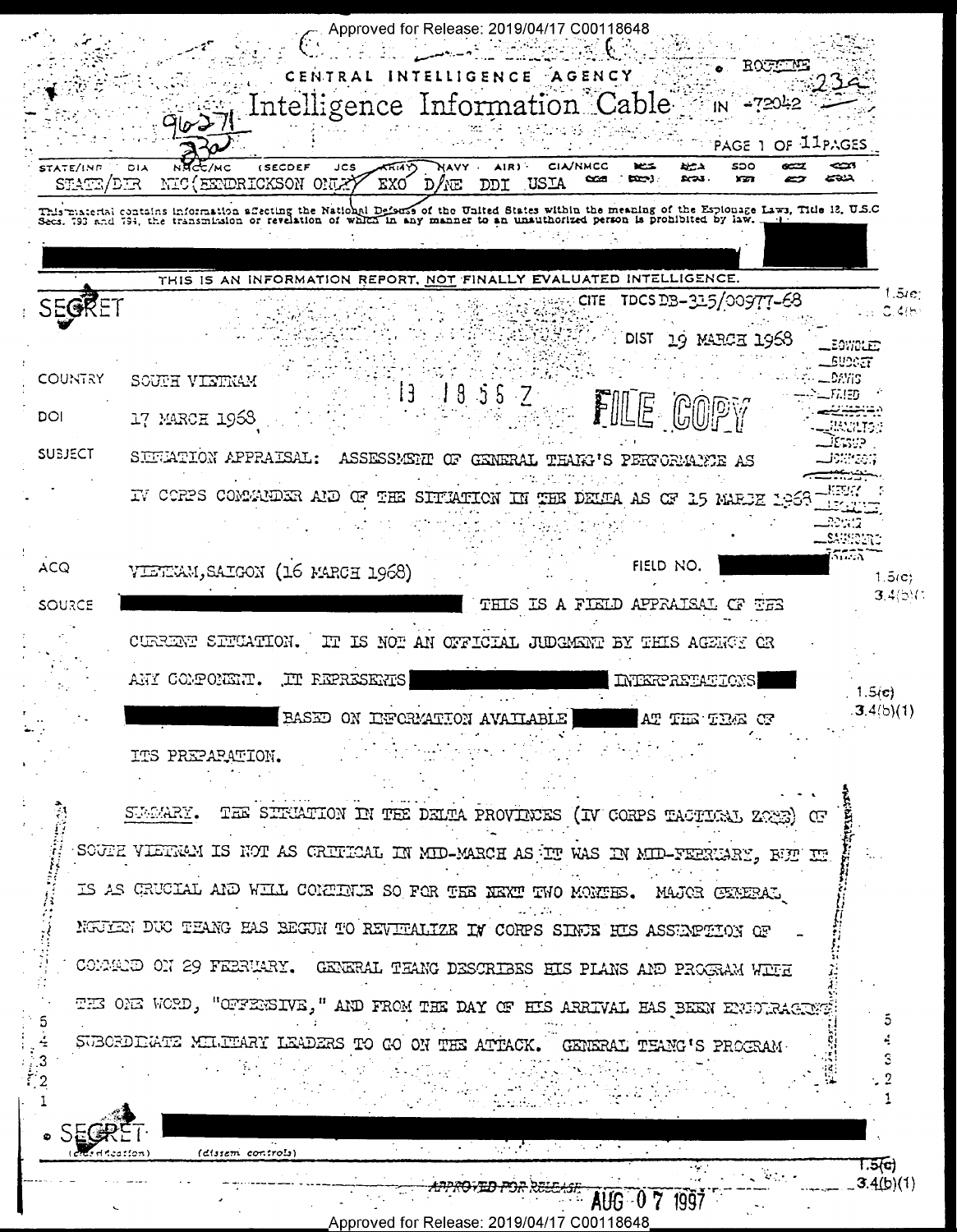Approved for Release: 2019/04/17 C00118648 **FEDERIN 12042** TDCS DP-315/00977-68 PAGE 2 OF 11PAGES  $3.4(b)$  $\mathcal{L}^{\text{max}}$ (dissem control:) CALLS FOR THE MOBILIZATION OF ALL RESOURCES TO DESTROY VIET CONG (VC) MAIN FORCE UNITS, PROTECT LINES OF COMMUNICATION, RESTORE THE REGIONAL FORCES AND POPULAR FORCES, PRESS FORWARD WITH THE REVO-LUTIONARY DEVELOPMENT PROGRAM AND PUSH THE RECOVERY EFFORT. REGARD-ING CIVILIAN MOBILIZATION, GENERAL THANG SAYS THAT CIVILIANS MUST UNDERTAKE CIVIL DEFENSE MEASURES INCLUDING THE BUILDING OF SHELTERS AND MUST ORGANIZE TO CARE FOR REFUGEES. DURING FEBRUARY THE GOVERN-MENT OF VIETNAM WAS LOSING THE WAR PSYCHOLOGICALLY IN THE DELTA, BUT IT NOW APPEARS THAT GENERAL THANG HAS SUCCEEDED IN REVERSING THE POST-TET TREND OF THE WAR IN THE DELTA. VC MORALE IS CURRENTLY VERY VULNERABLE TO A SUDDEN REVERSAL OF THE WAR AND COULD QUICKLY CRACK IF THE VC COULD BE PERSUADED DURING THE NEXT TWO MONTHS THAT THEY WILL NOT ACHIEVE VICTORY IN EITHER THE SHORT OR LONG RUN. TO IN-FLICT A PSYCHOLOGICAL DEFEAT ON THE VC THERE MUST BE AGGRESSIVE AND EFFECTIVE OFFENSIVE OPERATIONS AGAINST THE VC MAIN FORCE UNITS ATTACKS AGAINST VC SUPPLY LINES AND PENETRATION OF THEIR BASE AREAS. END SUMMARY ANTELIAN TELERA MAJOR GENERAL NGUYEN DUC THANG HAS BEGUN TO REVITALIZE 1. IV CORPS SINCE HIS ASSUMPTION OF COMMAND ON 29 FEBRUARY. HIS IMMEDIATE PERSONAL IMPACT AND INITIAL ACTIONS WERE IMPRESSIVE, BUT THERE WAS REASON TO BE SKEPTICAL ABOUT THE EFFECTIVENESS OF ONE 3 2 i ndenge, jermanist (disem controls) Yelevinczion)  $1.5(e)$ 3.4(b)(1)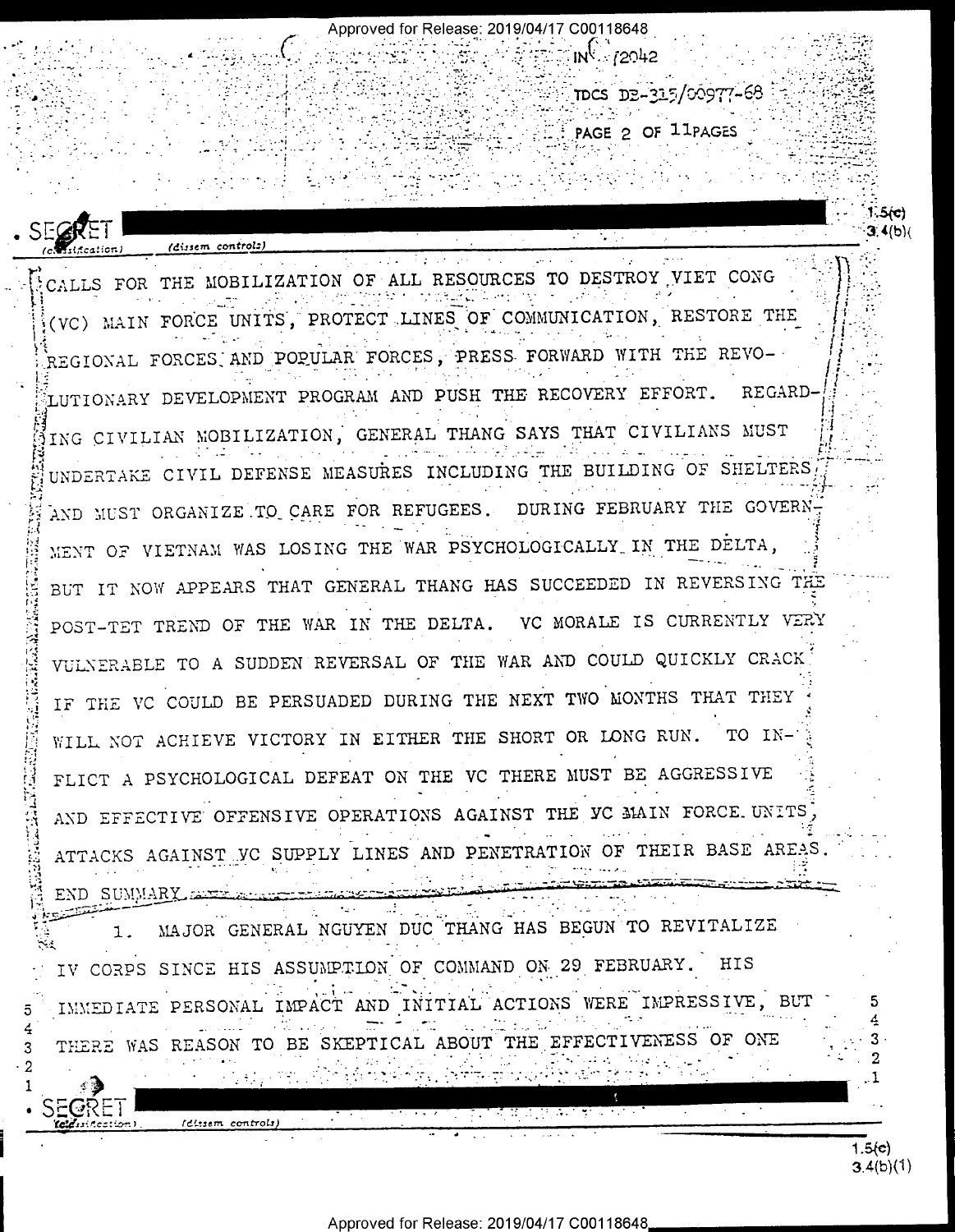INDIVIDUAL, REGARDLESS OF HIS ABILITY AND POSITION, IN REVITA-LIZING THE GOVERNMENT OF VIETNAM (GVN) ARMED FORCES AND PROVINCE GOVERNMENTS IN THE DELTA THAT HAD FOR SO LONG BEEN USED TO CORRUPT AND INEFFECTIVE LEADERSHIP. BY THE END OF GENERAL THANG'S FIRST WEEK IN COMMAND, HOWEVER, IT BECAME APPARENT THAT THE SMALL STAFF HE HAD BROUGHT WITH HIM FROM SAIGON IS ALSO EFFECTIVE, AWARE OF THE SITUATION IN THE DELTA, DECISIVE IN REFLECTING HIS VIEWS AS TO WHAT NEEDS TO BE DONE, AND DETERMINED TO DO IT. WITH LEADER-SHIP AT THE TOP IN SOME DEPTH, THE ENTIRE TV CORPS STAFF SWUNG INTO LINE AND BEGAN WORKING AS IT NEVER HAD BEFORE.

(dissem controls)

(dissem controls)

5

 $\boldsymbol{\mathrm{3}}$  $\overline{2}$  Approved for Release: 2019/04/17 C00118648

**LIN UTERN2** 

ିTDCS<u>Dର⊶ର: 5/୦୦୨୮</u>୮–ରେ

PAGE 3 OF 11PAGES

2. ON 9 MARCH, GENERAL THANG ASSEMBLED ALL THE PROVINCE CHIEFS AND BRIEFED THEM ON HIS PLANS AND PROGRAM, WHICH HE SAID CAN BE DESCRIBED BY ONE WORD, "OFFENSIVE." FROM THE DAY OF HIS ARRIVAL, GENERAL THANG HAD BEEN URGING SUBORDINATE MILITARY LEADERS TO GO ON THE OFFENSIVE, AND THE NUMBER OF BATTALIONS AND COMPANIES ASSIGNED TO OFFENSIVE ROLES GRADUALLY INCREASED EACH DAY. BY 14 MARCH THE NUMBER OF MILITARY OPERATIONS SCHEDULED FOR THE DAY THROUGHOUT IV CORPS HAD REACHED THE UNPRECEDENTED TOTAL OF 60: 2 DIVISIONAL, 8 REGIMENTAL, 9 SECTOR AND 41 SUBSECTOR OPERATIONS. DURING THE SAME PERIOD THERE WERE ONLY 17 VIET CONG. (VC)-INITIATED OPERATIONS AND ALL, WERE OF THE ECONOMY-OF-FORCE

> $1.5(e)$  $3.4(b)(1)$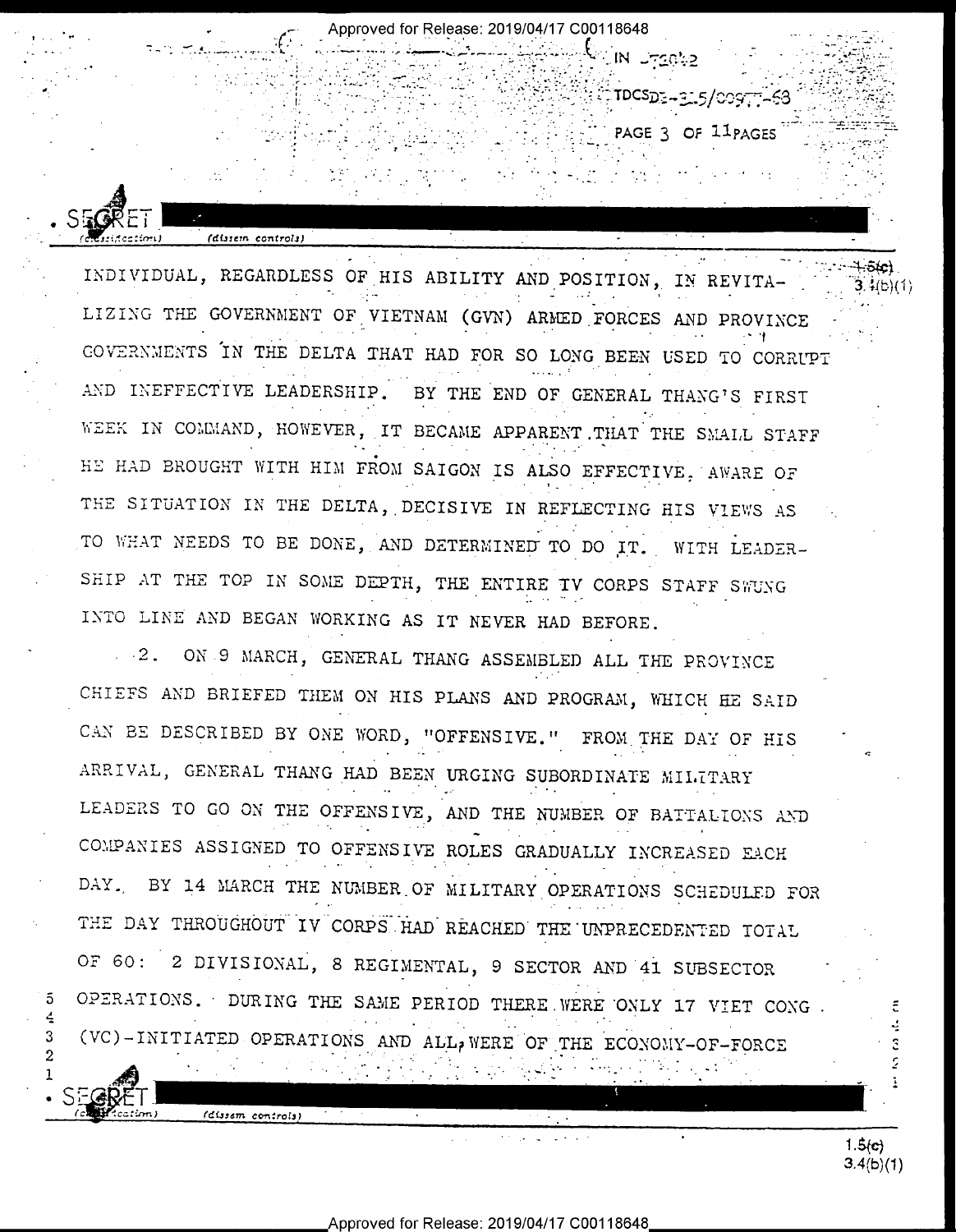TDCSDB-325/00997-68

 $-1$   $-72042$ 

Approved for Release: 2019/04/17 C00118648

 $\sim$  PAGE 4 OF 11 PAGES

TYPE, THAT IS, 9 MORTAR ATTACKS AND 5 HARASSMENTS. ALSO ON 14 MARCH, 3392 VEHICLES TRAVELLED ON NATIONAL ROADS CONNECTING CITIES IN THE DELTA, AN INCREASE OF ROUGHLY 50 PERCENT WITHIN A FEW DAYS. IT NOW APPEARS THAT GENERAL THANG HAS SUCCEEDED IN REVERSING THE POST-TET TREND OF THE WAR IN THE DELTA WITHIN HIS. FIRST TWO WEEKS IN COMMAND.

.<br>(dissem controls)

 $a$ l $(m)$ 

 $\overline{5}$ 

3

2

DURING FEBRUARY THE GVN WAS LOSING THE WAR PSYCHOLOGICALLY  $3<sub>1</sub>$ IN THE DELTA. THE VC CAMPAIGN OF TERROR AND INTIMIDATION WAS EX-TREMELY EFFECTIVE IN UNNERVING GVN LEADERSHIP AT THE CORPS AND PROVINCE LEVELS AND THIS WAS RAPIDLY COMMUNICATED TO THE CIVILIAN POPULATION AND THE LOWER RANKS OF GVN ARMED FORCES WHO WITNESSED THE HASTY AND HEAVY DEFENSES PROVIDED TO HIGHER RANKING OFFICIALS AND GVN AND ARMY OF THE REPUBLIC OF VIETNAM (ARVN) INSTALLATIONS AND THE RELATIVE ABSENCE OF DEFENSES TO PROTECT THE CIVILIAN POPULATION. AT A COST DURING THE LAST FEW WEEKS OF FEBRUARY OF ONLY A FEW THOUSAND MORTAR ROUNDS AND SOME GROUND PROBING ATTACKS AGAINST SELECTED CITIES AND TOWNS, PLUS THE GENERATION OF A PROFUSION OF RUMORS OF THREATENED VC MASSIVE ATTACKS AGAINST THE TOWNS AND CITIES, THE VC MANAGED TO GAIN A VIRTUAL STRANGLEHOLD ON THE ECONOMY AND AROUND THE CITIES OF THE DELTA... BY MID-FEBRUARY A PALL OF 5 4 GLOOM AND FEAR HUNG OVER THE DELTA. THERE WAS MUCH TALK 3 2 (Clistem controls)  $\mathcal{M}^{\mathcal{A}}$  , and  $\mathcal{M}^{\mathcal{A}}$  $\tau_{\rm{max}}$ 

 $1.5(c)$  $3.4(b)(1)$ 

 $1.5(e)$ 

 $3.4(b)(1)$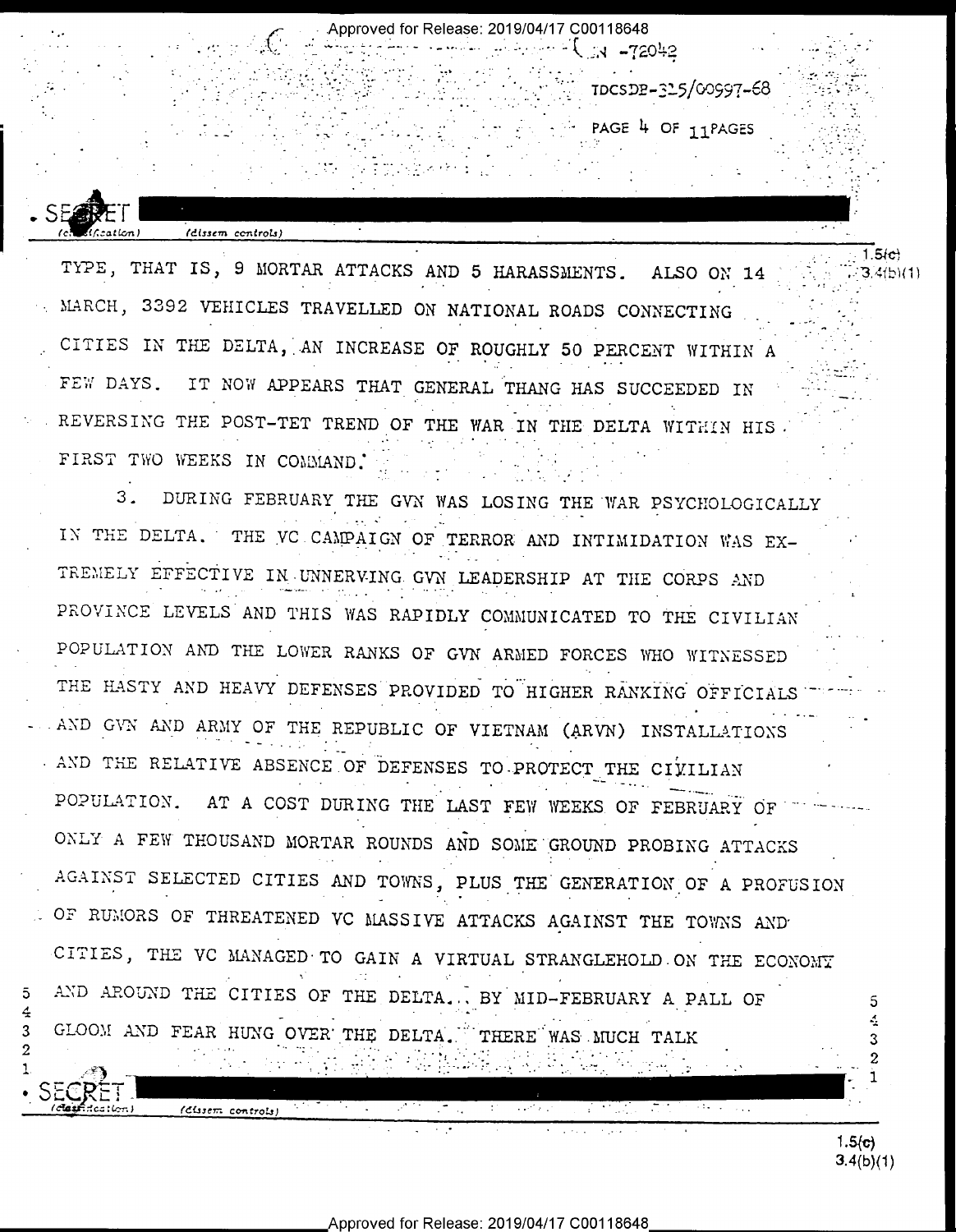SE**CRET** (When Filled In) EIN -72042 TDCS DB-315/00997-68 PAGE 5 OF 11PAGES SECRET (alisem controls)  $.$  $Hf1c1l$ 1.3(c). AMONG SOUND AND SEASONED OBSERVERS ABOUT THE POSSIBILITY OF **14/536** SIZEABLE DEFECTIONS FROM THE GVN ARMED FORCES IF THE VC SHOULD ATTACK IN STRENGTH. KNOWLEDGEABLE MIL IT ARY OBSERVERS KNEW THAT THE VC COULD TAKE OVER FEW IF ANY OF THE CITIES AND TOWNS OF THE DELTA EVEN WITH A SERIES OF MASSIVE ASSAULTS IF THE GVN HAD THE WILL TO FIGHT, BUT IT WAS OBVIOUS DURING FEBRUARY THAT THE WILL TO FIGHT WAS EBBING. GENERAL MANH FROVIDED WEINEFFECTIVE LEADERSHIP AND EVEN CONTRIBUTED TO THE PESSISMISM BY HIS DEFENSE-ORIENTED ACTIONS. THIS WAS THE SITUATION IN THE DELTA WHEN GENERAL THANG TOOK OVER COMMAND AT 1600 HOURS ON 29 FEBURARY. 4. THE IMPACT OF GENERAL THANG'S TAKEOVER OF COMMAND WAS FELT ALMOST INSTANTLY IN CAN THO. WITHIN ONE HOUR, BY 1700 HOURS ON 29 FEBRUARY, THE BARBED WIRE AND BUNKER POSITIONS THAT HAD BLOCKED HALF THE MAIN STREET IN FRONT OF GENERAL MANH'S WELL-DEFENDED RESIDENCE HAD BEEN REMOVED AND VIETNAMESE CIVILIANS WERE AGAIN PERMITTED TO USE THE STREET FOR THE FIRST TIME SINCE TET. THIS HAD AN IMMEDIATE IMPACT ON THE CIVILIAN POPULATION. WITHIN TWO HOURS AFTER HE ASSUMED COMMAND, GENERAL THANG HAD ALSO ORDERED TWO RANGER BATTALIONS

Approved for Release: 2019/04/17 C00118648

I HAT HAD BEEN DEFENDING THE INNER PERIMETERS OF THE CITY AND

(dissem controls

 $1.5(c)$  $3.4(b)(1)$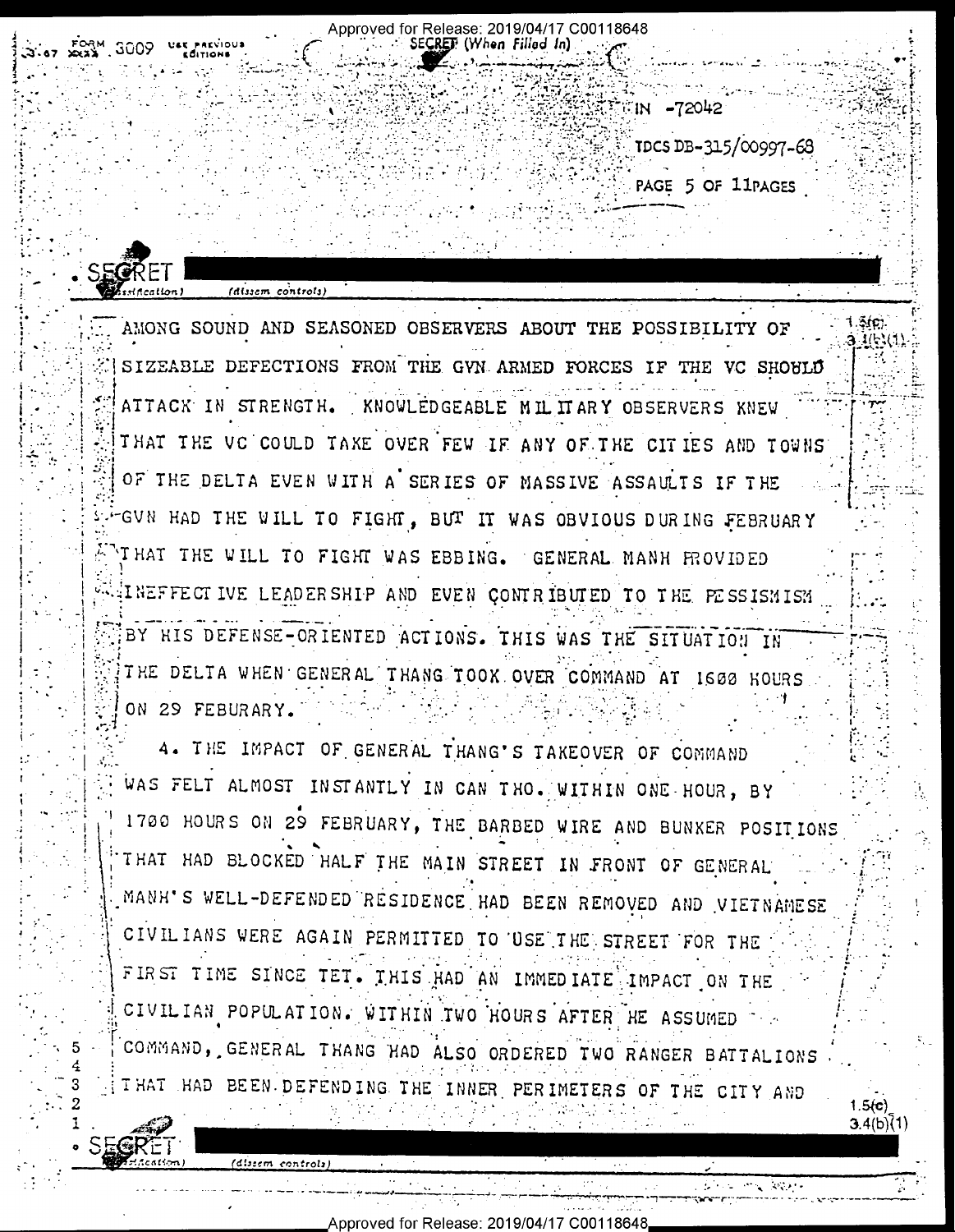Approved for Release: 2019/04/17 C00118648 IN - (2042 TDCS DB-315/00977-68  $T$  page 6 of 11 pages (disservicentrol) THE ARNORED PERSONNEL CARRIERS THAT HAD BEEN DEFENDING IV 5Æ)  $3.4(b)(1)$ CORPS HEADQUARTERS AND THE CORPS COMMANDERS AND PROVINCE CHIEFS HOUSES TO MOVE IMMEDIATELY TO OFFENSIVE POSTITONS OUT SIDE THE CITY. THIS TOO HAD AN IMPACT ON THE CIVILIAN POPULATION AND PROBABLY EVEN MORE SO ON ARVN. 5. THE IMPACT OF GENERAL THANG'S LEADERSHIP IS, OF COURSE, BEING FELT MORE SLOWLY IN OTHER PARTS OF THE DELTA THAN IN CAN THO, BUT HE IS FLYING DAILY TO VARIOUS PROVINCES AND BATTLE ZONES, AS ARE MEMBERS OF HIS STAFF. THE INCREASE IN OFFENSIVE OPERATIONS TESTIFIES TO THE EFFECTIVENESS OF THESE VISITS. 6. GENERAL THANG'S OFFENSIVE PROGRAM CALLS FOR THE MOBILIZATION OF ALL RESOURCES, INCLUDING CIVILIAN, TO FURTHER SIX PRIORITY OBJECTIVES AND TASKS, WHICH ARE AS FOLLOWS: (PSYCHOLOGICAL OPERATIONS WILL BE USED TO THE MAXIMUM IN ALL SIX EFFORTS.) A. DESTROY VC MAIN FORCE UNITS, B. PROTECT LINES OF COMMUNICATION, C. RESTORE REGIONAL FORCES AND POPULAR FORCES, .5 PRESS FORWARD WITH THE REVOLUTIONARY DEVELOPMENT  $.$  D  $.$ 3 3 PROGRAM, 2 (dissem controls)  $1.5(c)$ 

 $3.4(b)(1)$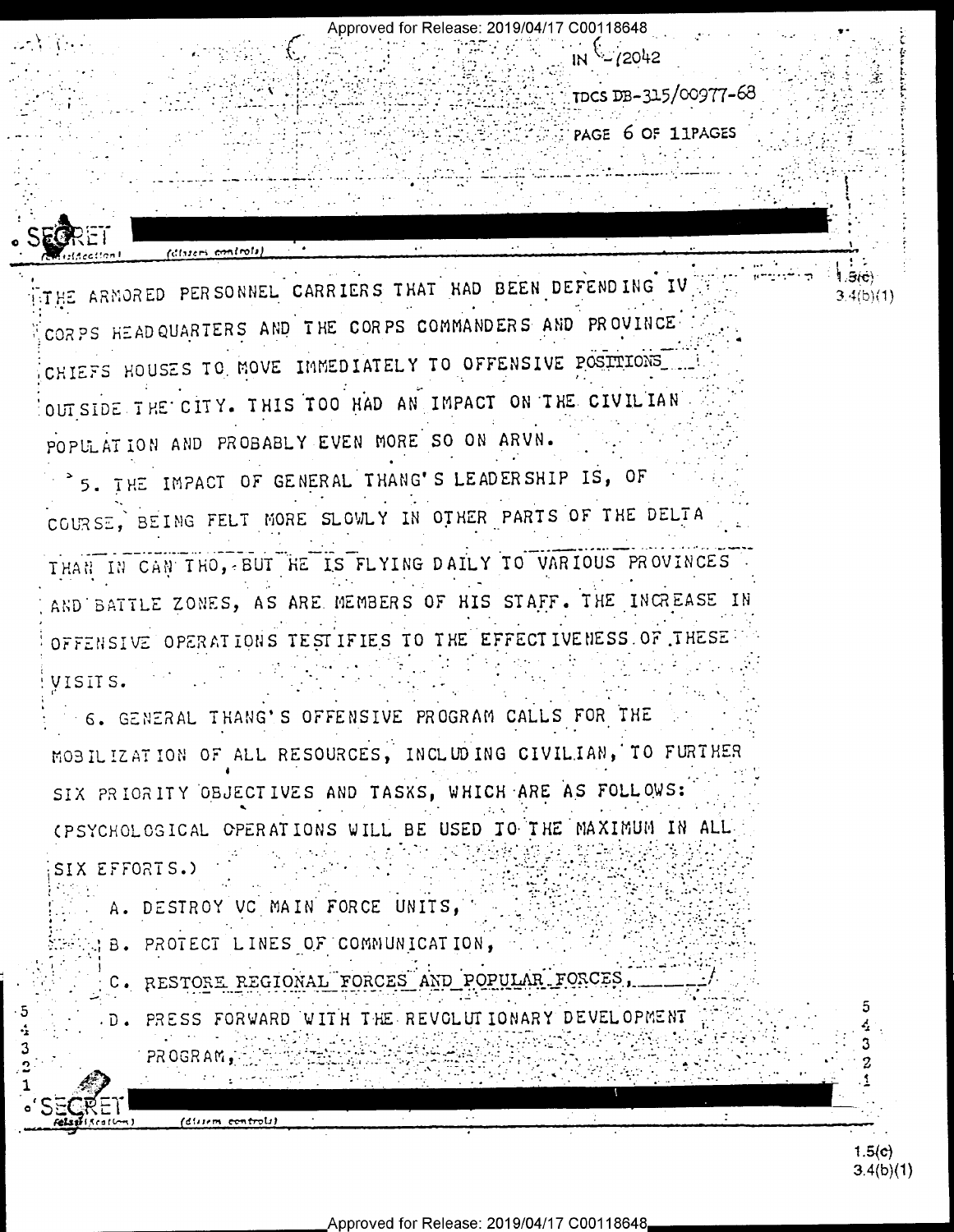Approved for Release: 2019/04/17 C00118648

 $IN - 72042$ 

7DCSDB-315/00977-68

PAGE 7 OF 11PAGES

E. PROVIDE SECURITY FOR CITIES AND LIONNS AND

F. PUSH THE RECOVERY EFFORT.

FÆPF

(Client entroli)

7. REGARDING CIVILIAN MOBILIZATION, GENERAL THANG IN-FORMED SENIOR AMERICAN ADVISORS THAT THE CIVILIANS MUST BE TOLD THAT IT IS A FACT OF WAR THAT THE VC HAVE LONG-RANGE MORE TARS AND ROCKETS, GVN MILITARY FORCES MUST BE DEPLOYED OFFEN-SIVELY, AND THE GVN CANNOT GUARANTEE THE PROTECTION OF ALL CITIES AND TOWNS AGAINST MORTAR ATTACKS. THE CIVILIANS MUST UNDERTAKE CIVIL DEFENSE MEASURES, INCLUDING THE BUILDING OF SHELTERS AGAINST MORTAR ATTACKS. HE SAID CIVILIANS MUST ALSO ORGANIZE TO CARE FOR REFUGEES AND ABSORB THEM FROM REFUGEE CENTERS INTO THEIR HOMES UNTIL DEVASTATED AREAS CAN BE CLEARED AND RECONSTRUCTION COMPLETED.

SE. THE SITUATION IN THE DELTA IS NOT AS CRITICAL IN MID-MARCH AS IT WAS IN MID-FEBRUARY, BUT IT IS AS CRUCIAL AND WILL CONTINUE SO FOR THE NEXT TWO MONTHS. HAD THE SITUATION THAT PREVAILED THROUGHOUT FEBRUARY CONTINUED INTO MAY, THE VC MIGHT NOT HAVE WON ANY HEARTS, BUT THEY COULD WELL HAVE TURNED THE MINDS OF THE OVERWHELMING MAJORITY OF THE DELTA POPULATION TO FAVOR AN END OF THE WAR AT ANY COST, INCLUDING A CAPITU-LATION OF THE GVN TO THE VC DEMANDS FOR A COALITION GOVERNMENT.

> .5(c) **3.4(b)(1)**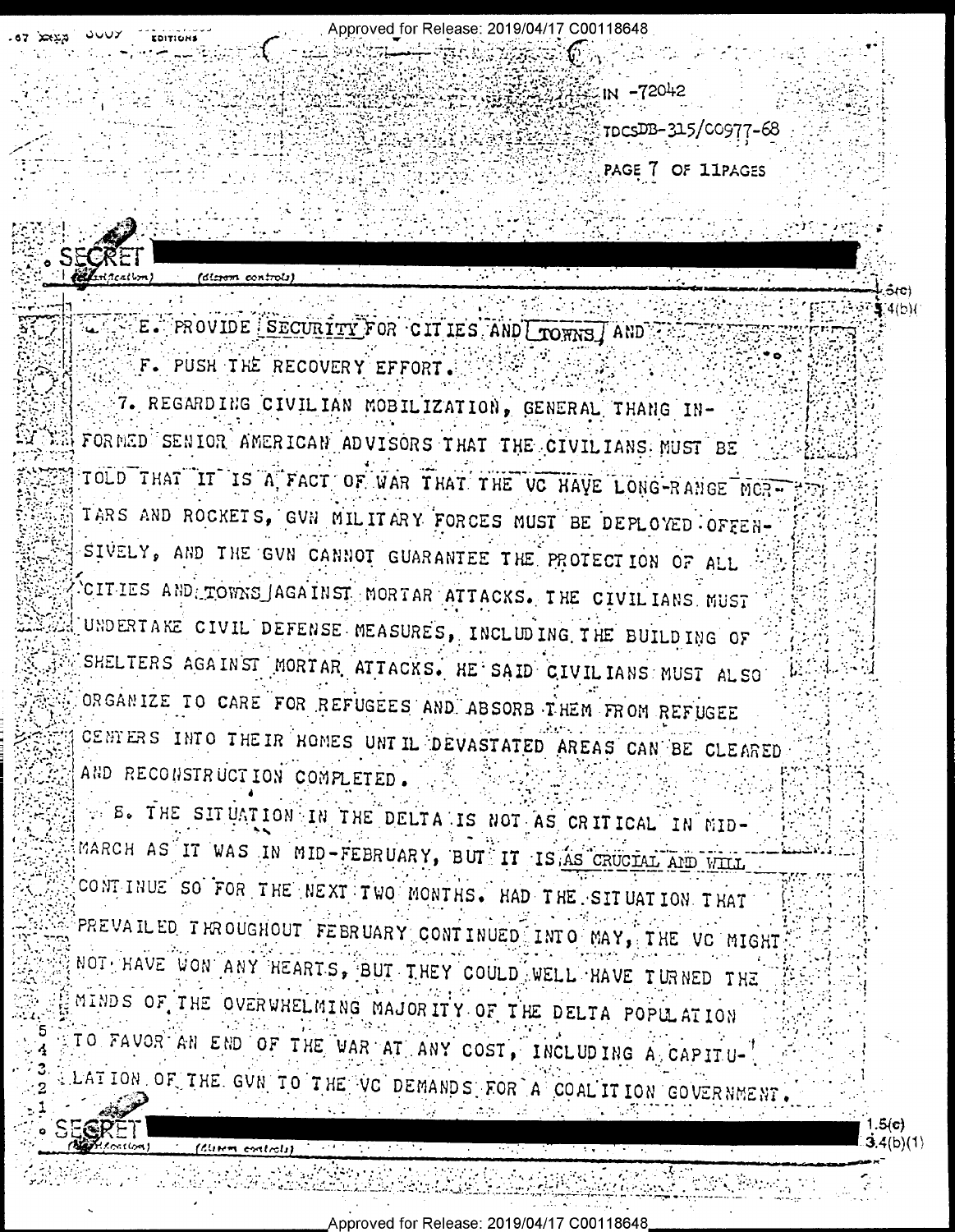

an will be completed

(dissen controls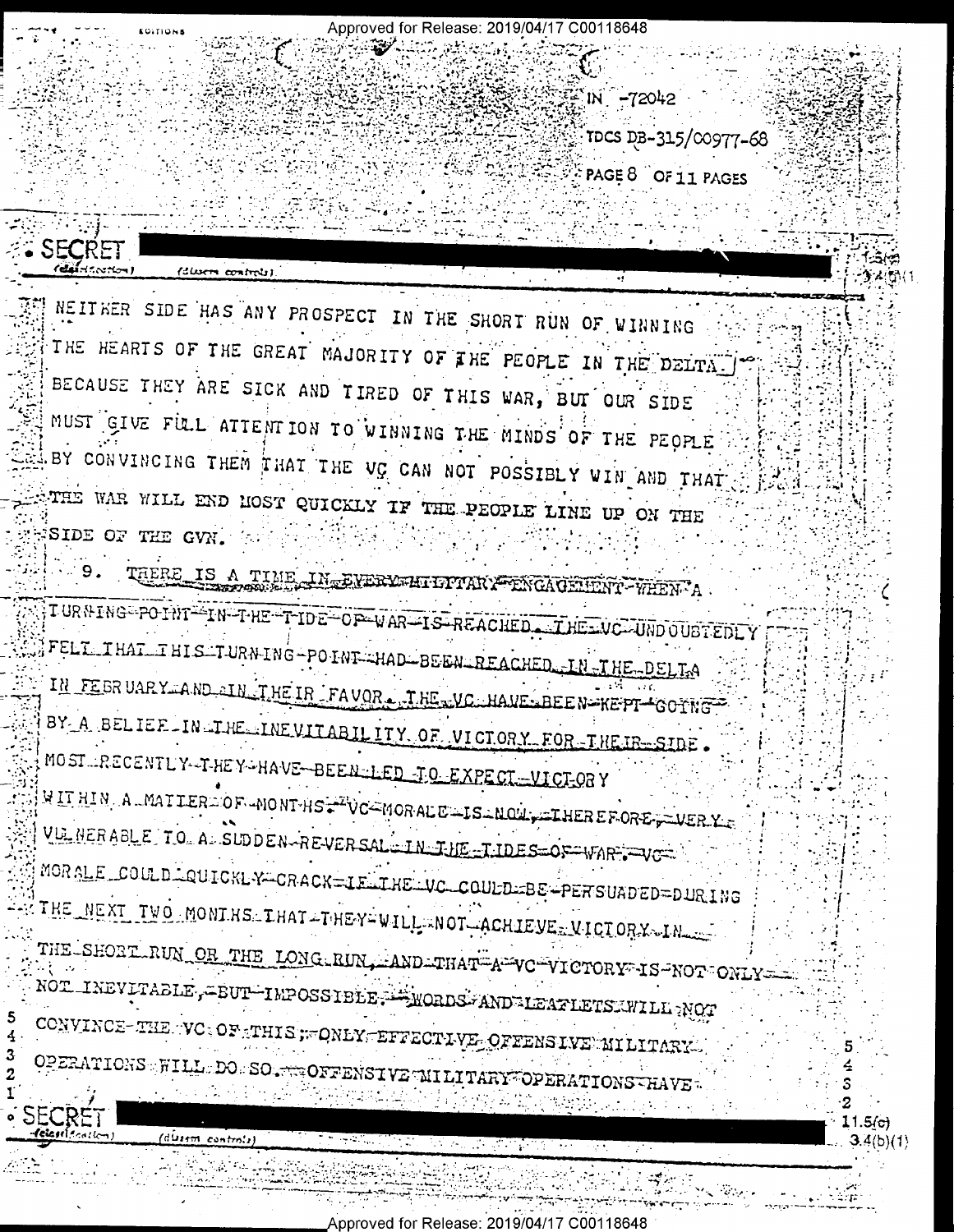Approved for Release: 2019/04/17 C00118648  $(W$ hen Filled In

 $-72042$ 

TDCS DB-315/00977-68

 $\frac{1}{2}$  .5(c

 $3.4(b)$ 

PAGE 9 OF 11 PAGES

IN

BEEN FNCREASING IN IV CORPS SINCE GENERAL THANG TOOK OVER, BUI HAVE NOT YET TREACHED THE POINT OF BEING VERY LEFFECTIVE. WITH SOME EXCEPTIONS, THE VC HAVE BEEN AVOIDING CONTACT. NO VC MAIN FORCE UNIT HAS YET BEEN ENGAGED AND DECISIVELY DE-FEATED. THE EXPECTED SECOND CONFRONTATION IN THE CITIES HAS NOT OCCURRED AND BOTH SIDES ARE NOW MANEUVERING IN THE COUNTRY, BUT WITH VERY LITTLE ENGAGEMENT. IF THIS SITUATION CONTINUES THROUGH MAY AND INTO THE RAINY SEASONT ANOTHER STALEMATE TO: WILL-HAVE BEEN REACHED ANDEVC=MORALE-WILL-HAVE-BEEN-IMPAIRED,

(dissem controls)

THIS WAR THE DELTA THAT COULD HAVE BEEN LOST BY MAY 10. COULD ALSO POSSIBLY BE WON BY MAY ET IF PSYCHOLOGY IS THE KEY TO THIS WAR, MILITARY POWER IS THE INDISPENSIBLE AND MOST POTENT PSYCHOLOGICAL WEAPON. THE VC PSYCHOLOGICAL VICTORY ATTAINED IN THE DELTA IN THE POST-TET WEEKS STEMMED IN PART FROM A VC FEEL-ING OF INCREASING POWER RESULTING FROM THE ISSUANCE OF NEW AND EXCELLENT WEAPONS BEGINNING IN OCTOBER 1967. THE VC. MUST BE PERSUADED THAT THESE WEAPONS WILL NOT ONLY NOT BE ADEQUATE TO ENABLE THEM TO WING BUT THAT OUR SIDE CAN CONTINUALLY UP THE ANTE REGARDLESS OF WHETHER THEY GET MORE NEW WEAPONS OR EVEN NORTH VIETNAMESE ARMY (NVA) ASSISTANCE-IN THE DELTA PSYCHOLOGICAL DE-

 $141111$ 

**BUT-NOT CRACKED**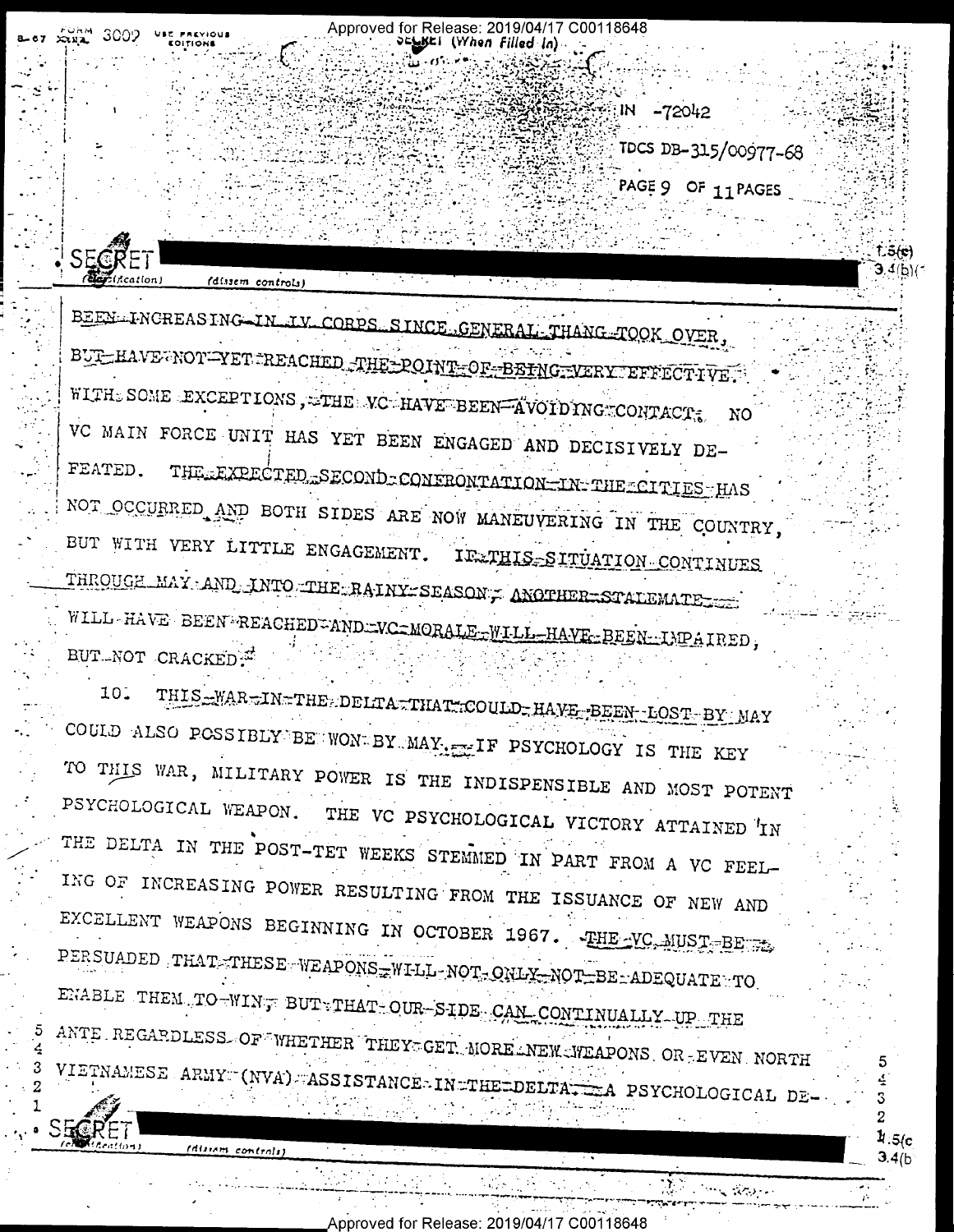FEAT OF THE VC CAN BE ATTAINED ONLY IF WE CAN CREATE IN THE VC CAMP A HEAVY ATMOSPHERE OF DEFEATISM. STIHIS COULD HAPPEN IF THE VC SHOULD LAUNCH MASSIVE ATTACKS AGAINST THE CITIES AND TOWNS AND THESE ATTACKS SHOULD TAIL WITH HEAVY VC-CASUALTIES RUNNING INTO THE TENS OF THOUSANDS. THIS WOULD DEPEND ON VC INITIATIVE TO UNDERTAKE THE ATTACKS AND THE WILL TO WIN OF THE GVN FORCES DEFENDING THE TOWNS, AND WE CANNOT COUNT ON EITHER OF THESE AT THE MOMENT. TO INFLICT A PSYCHOLOGICAL DEFEAT ON THE VC WITHIN THE NEXT TWO MONTHS, WHEN VC MORALE WILL BE MOST VULNERABLE TO CRACKING, OUR SIDE-MUST - - ATTEMBARKTON-AGGRESSIVE "AND LEFFECTIVE OFFENSIVE OPERATIONS AGAINST THE VC = MAIN TORCE TINITS JE BIL CUT = THEIR SUPPLY LINES ANDEC. PENETRATE THEIR BASE AREAS TO DESTROY. THEIR SUPPLY DUMPS AND CACHES, WEIF ALL THREE OF THESE STEPS COULD BE TAKEN AT ONCE, THE SUDDEN INSECURITY IT WOULD ENGENDER AMONG THE VC JUST AS THEY THOUGHT THAT VICTORY WAS WITHIN-THEIR GRASP COULD CRACK VC MORALE

SEGR

(dissem controls)

Approved for Release: 2019/04/17 C00118648

IN -72042

TDCSDB-315/00977-68

 $3.5(c)$ 

PAGE10 OF 11PAGES

GENERAL THANG HAS STAVED OFF DEFEAT BY PROVIDING VERY Ί1. GOOD LEADERSHIP WHERE VERY BAD LEADERSHIP EXISTED BEFORE, BUT HE CANNOT PERFORM A MIRACLE. HE CANNOT INFLICT MAJOR DEFEATS ON THE VC WITH FORCES CURRENTLY AT HIS DISPOSAL.